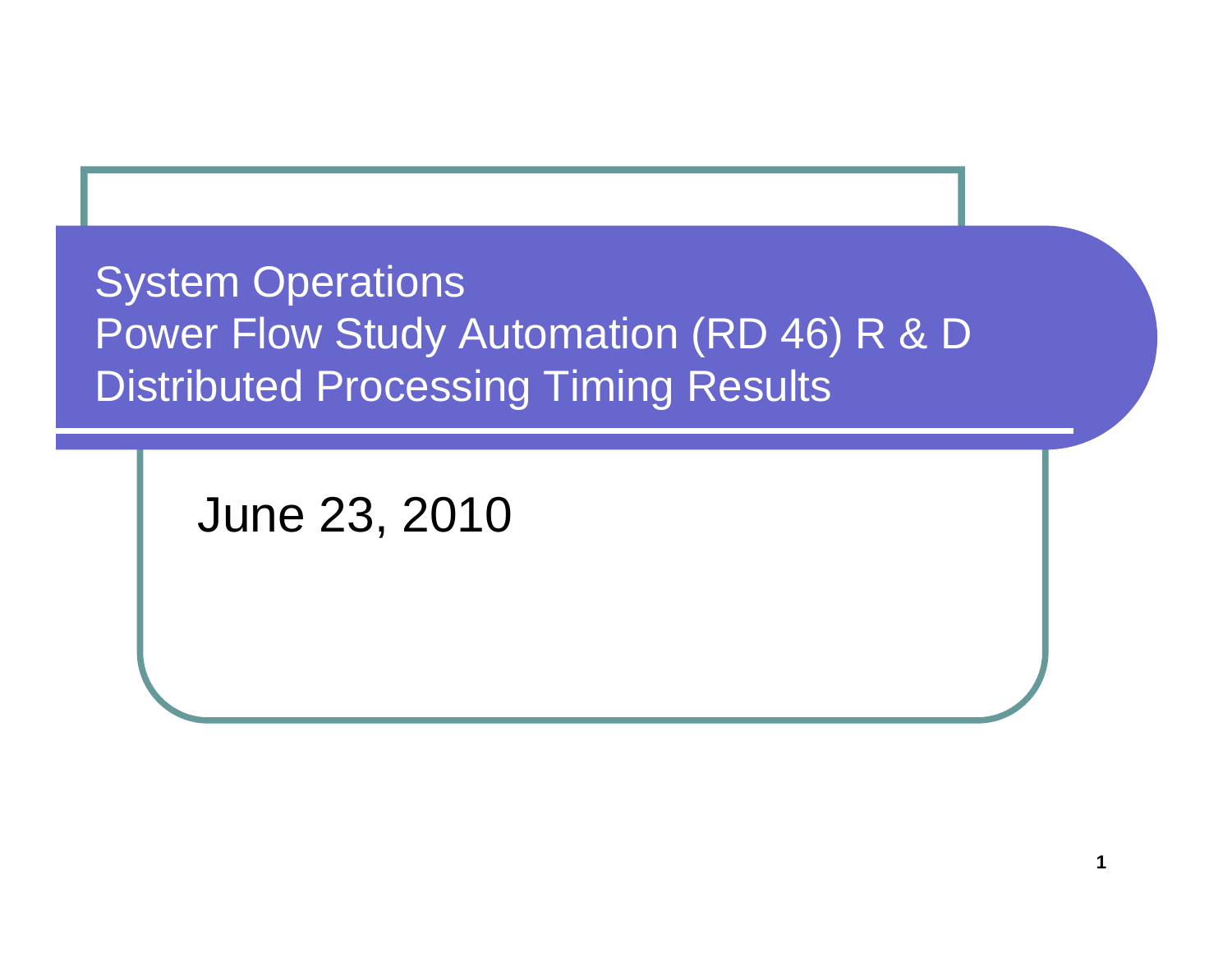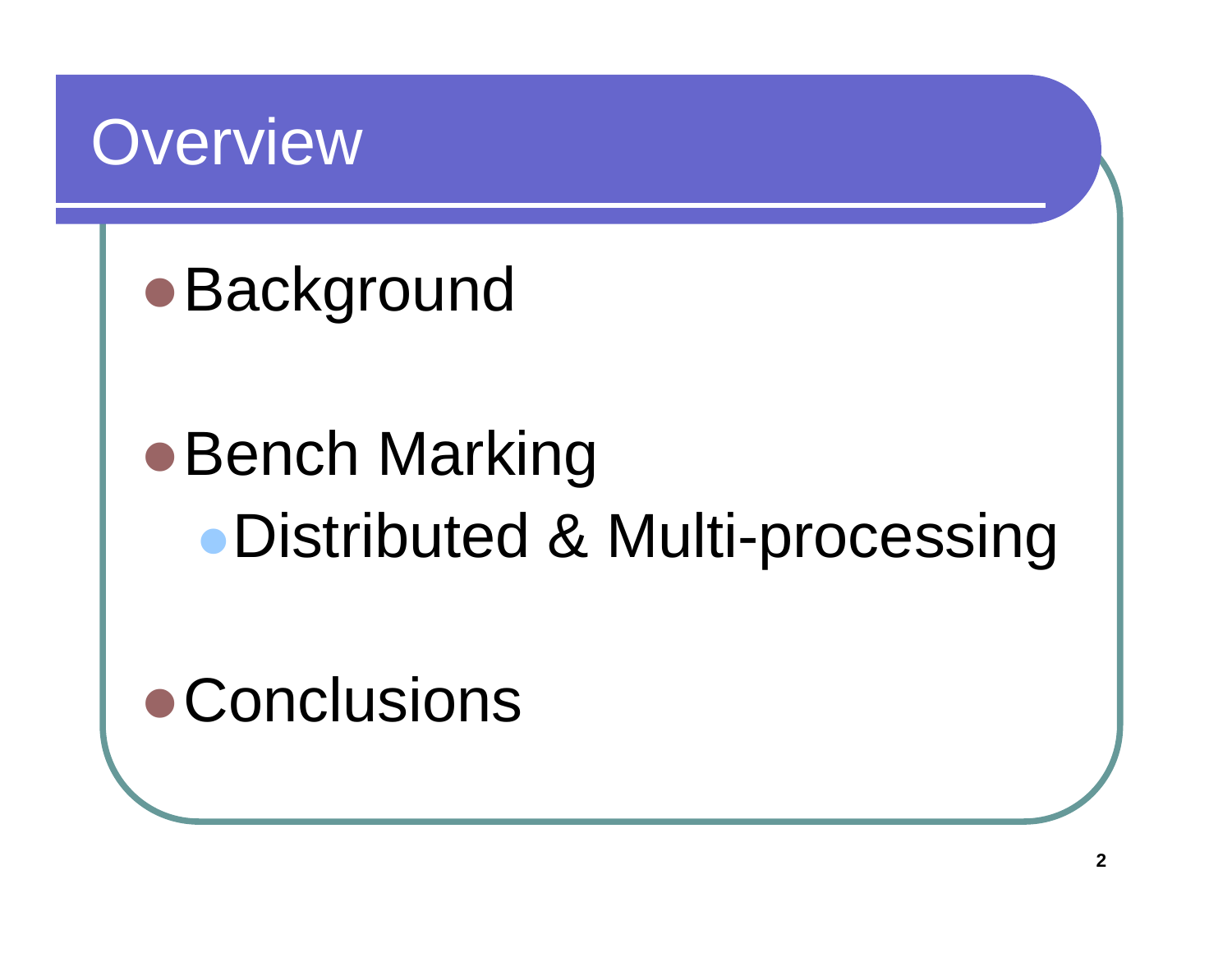# Background

- $\bullet$  BPA and PowerWorld
	- $\bullet$  ATC Tool use to determine thermal limited path System Operating Limits (SOLs)
- $\bullet$  Currently single threaded works on one CPU
	- $\bullet$ Uses 100% of a CPU
- $\bullet$  Time consuming to get limits
	- Based on the path, time takes up to 12 hours.
- Why we need it?
	- Timely response to unplanned outages
	- Speed up the seasonal studies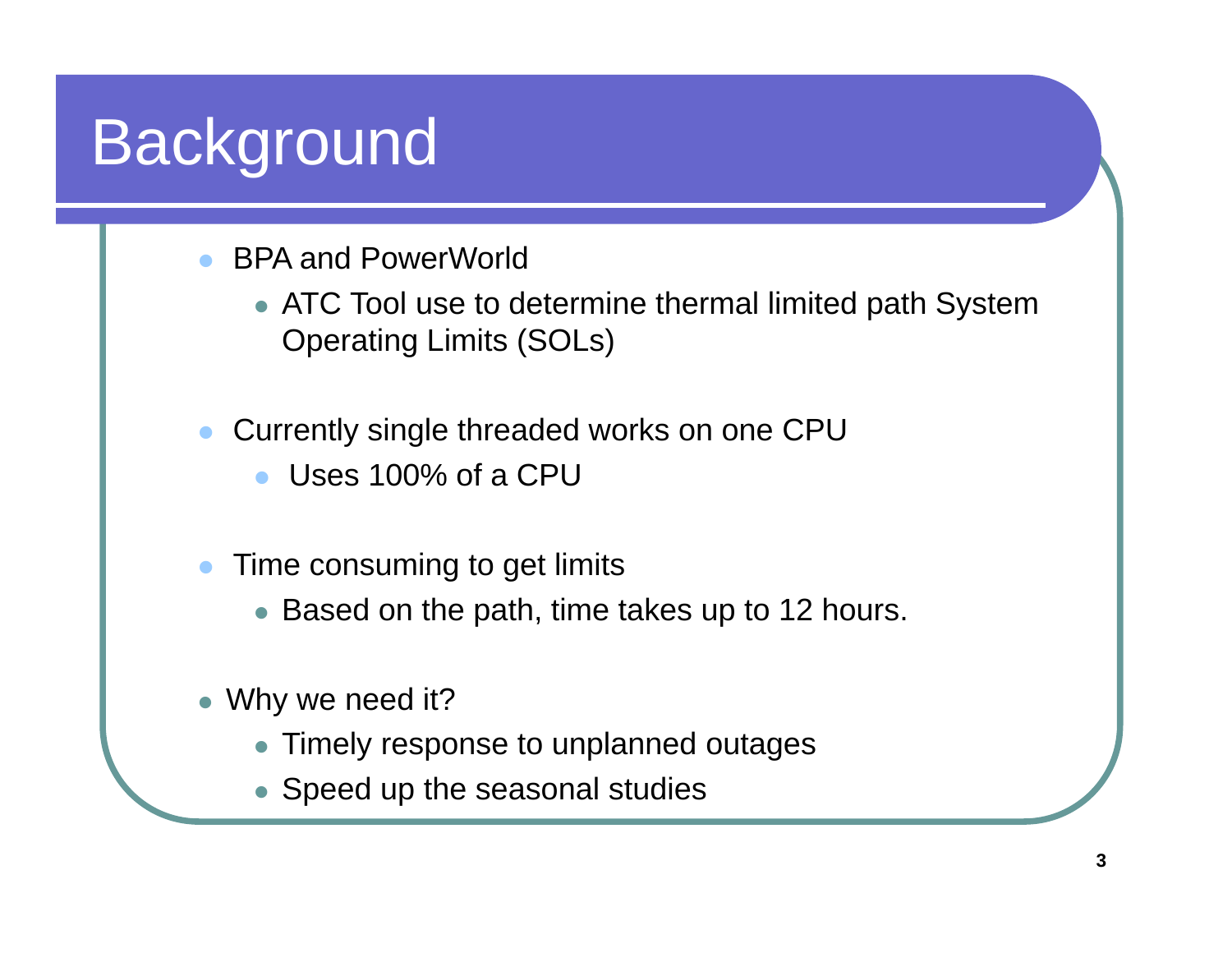# Bench Marking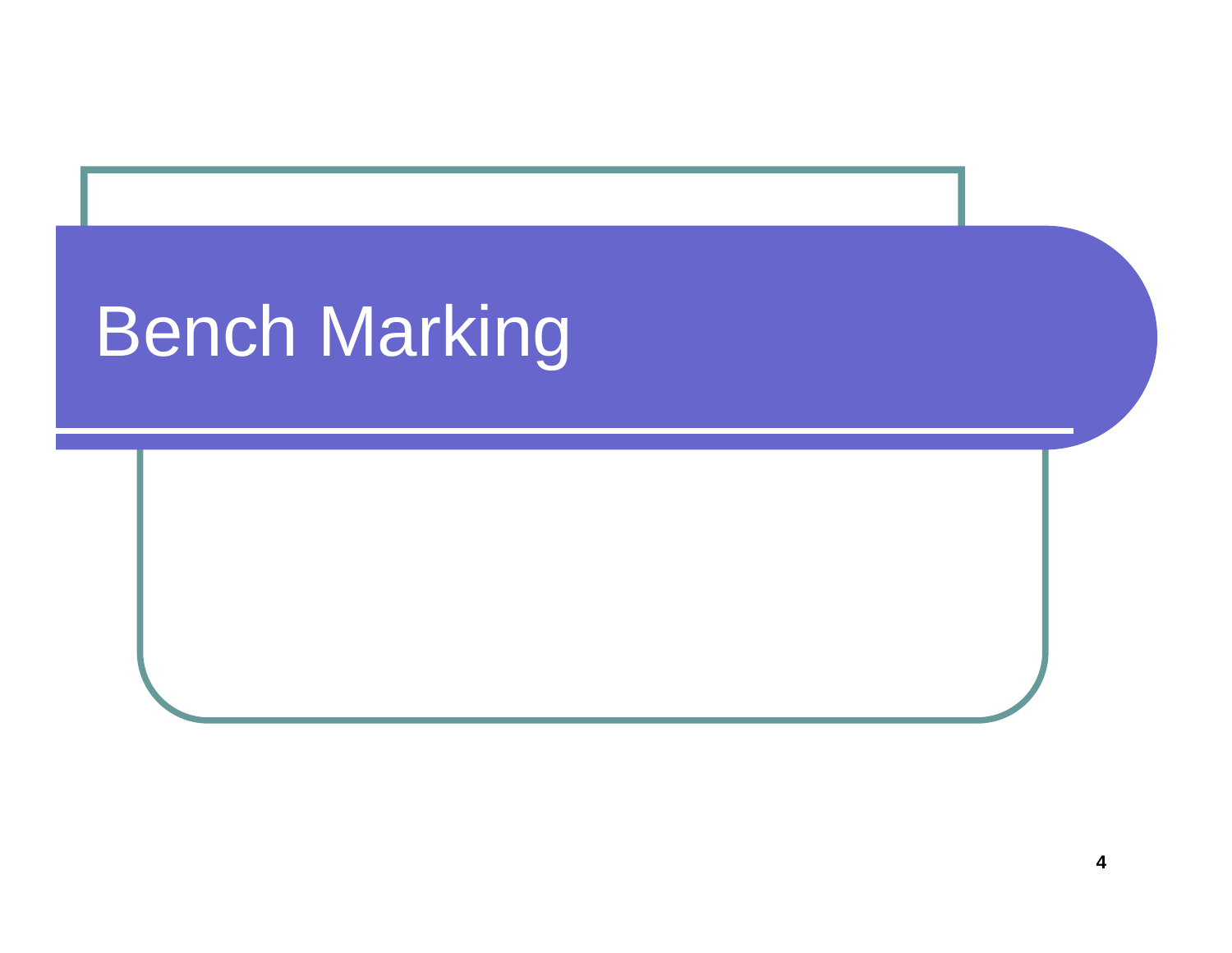# Test Conditions and Results

- **Hardware**
- **Test cases**
- Contingency analysis results
- ATC tool results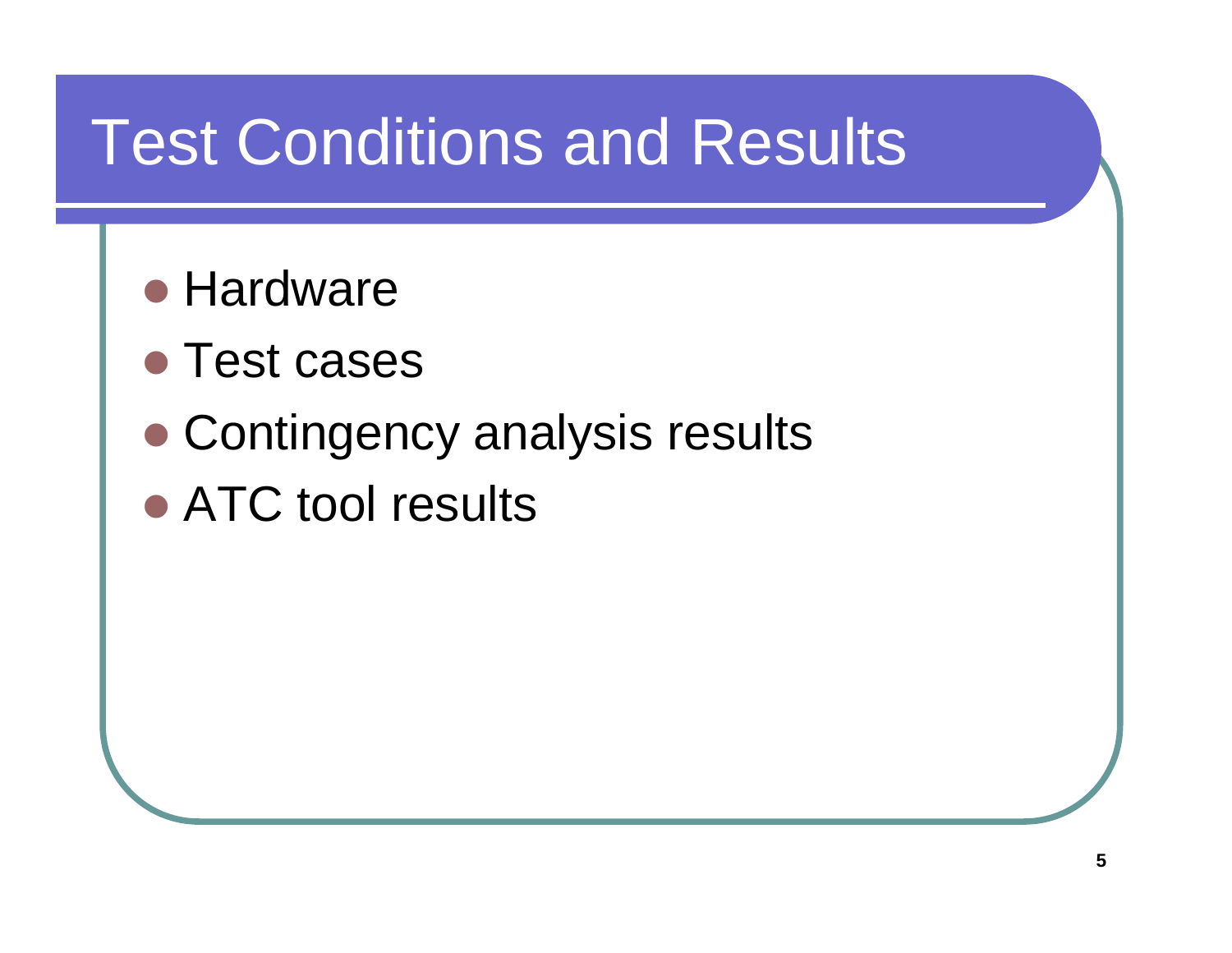## Hardware Environment

#### **• Servers**

- $\bullet$ Processors – Quad core AMD Opteron™ 2087, 2.80 GHZ (2 processors)
- $\bullet$ Memory – 16.0 GB RAM
- $\bullet$ Servers – 6
- $\bullet$  $\bullet$  Installed on a separate network
- $\bullet$ Operating system – Windows server 2008 Release 1 (Vista)

#### ● DELL M 6500 Laptop

- $\bullet$  $\bullet$  Intel Core I7 Q720  $@$  1.6 GHZ
- $\bullet$ Memory 4GB
- $\bullet$ Operating system XP-64

#### • HP Elite Book 8730

- $\bullet$ Intel Core™2 Extreme
- $\bullet$ CPU Q9300 @ 2.53GHZ, 4GB of RAM
- $\bullet$ Operating system XP-64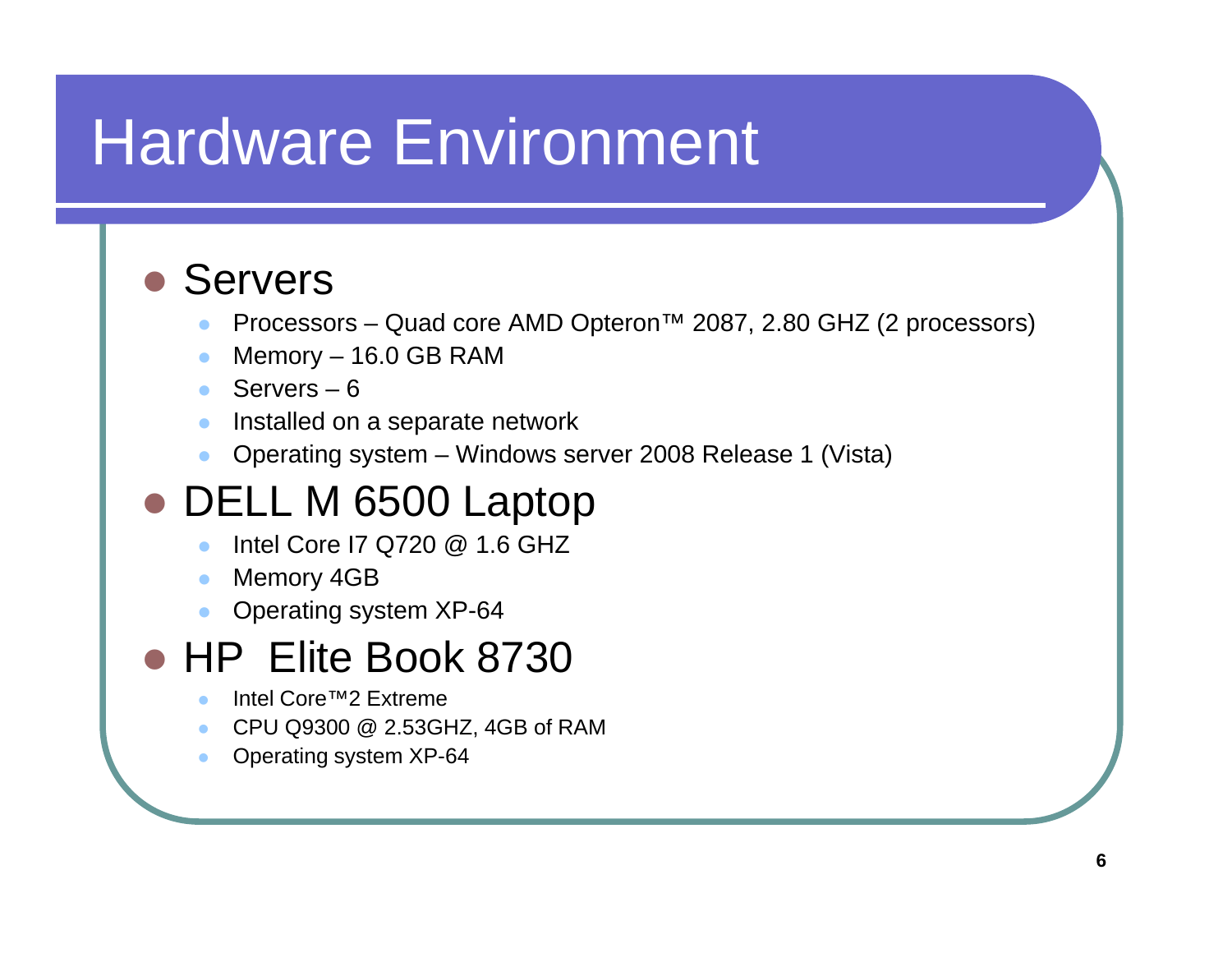## Test cases

### • Contingency Analysis

- Contingencies 3233
- Batch size no. of contingencies per processor 20
- SE case Jan 8<sup>th</sup> 2010 23:16 hour case full topology model
- ATC
	- South of Allston
		- Summer 2007 WECC case
		- 64 scenarios
	- $\bullet$  Northern Intertie
		- Winter 2010, 251 contingencies, 12 generation pattern and 5 temperatures (60 scenarios)
		- North to South winter heavy load cases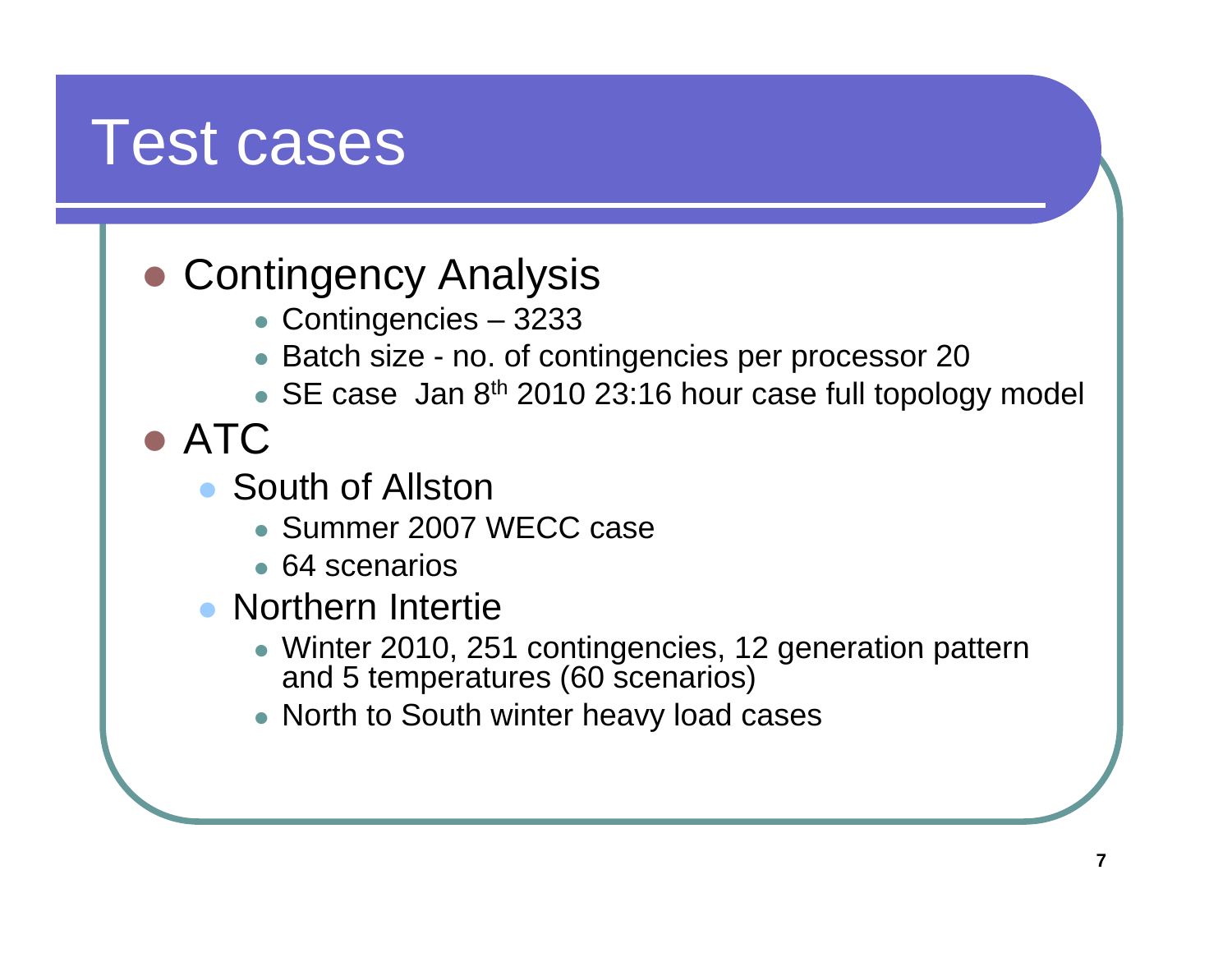# Contingency Analysis - Server

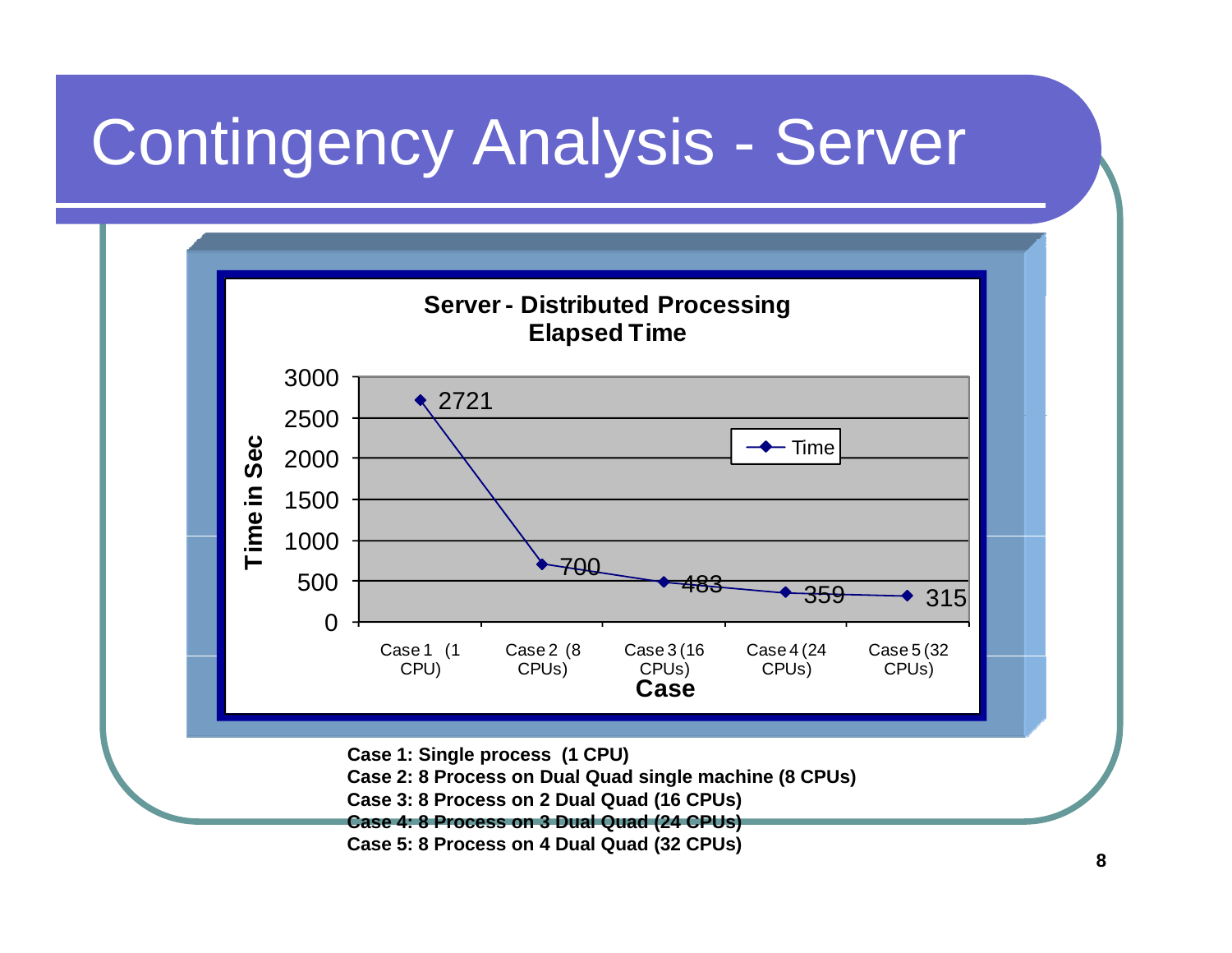# CA – Server Performance Improvements

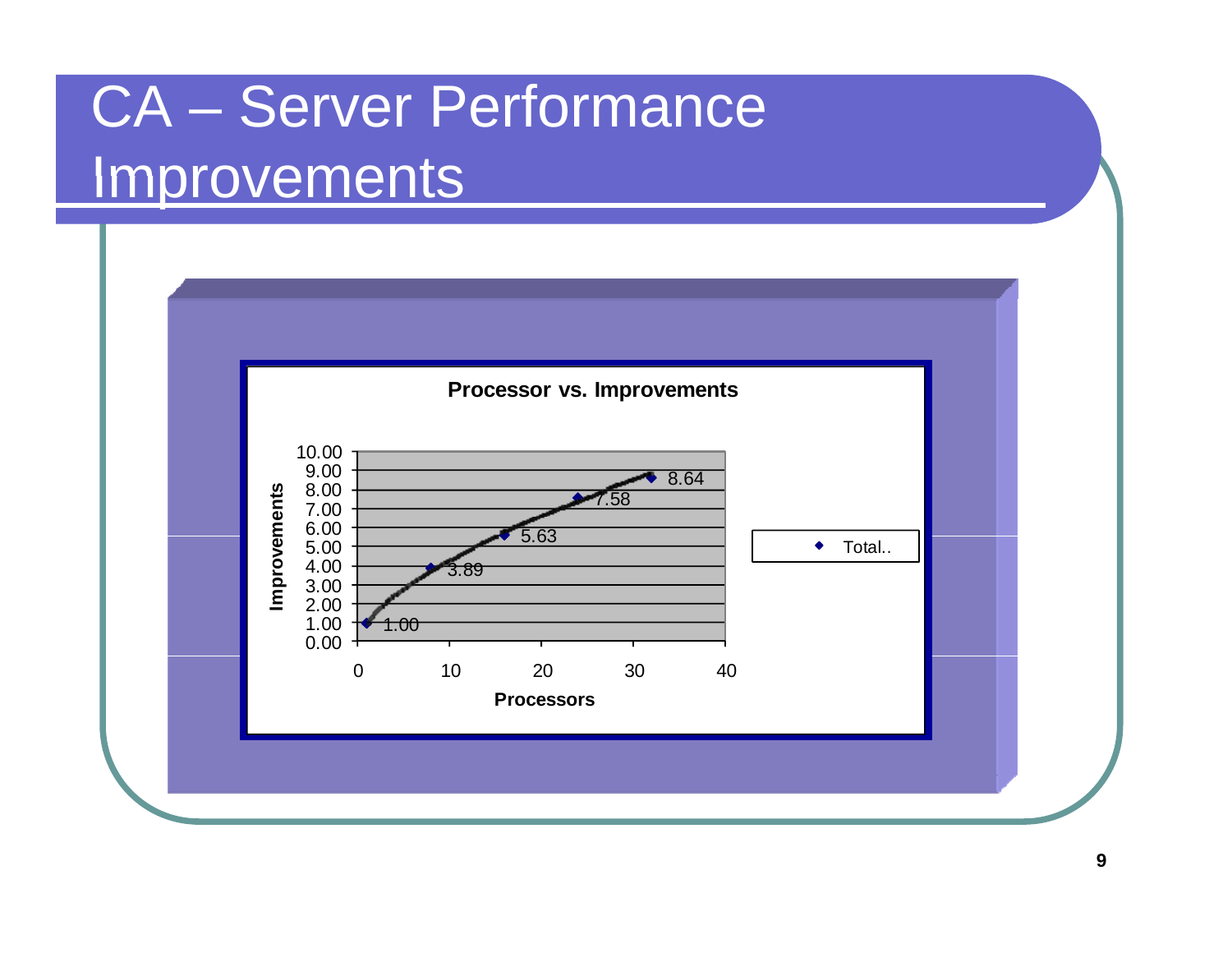# CA – Server Efficiency

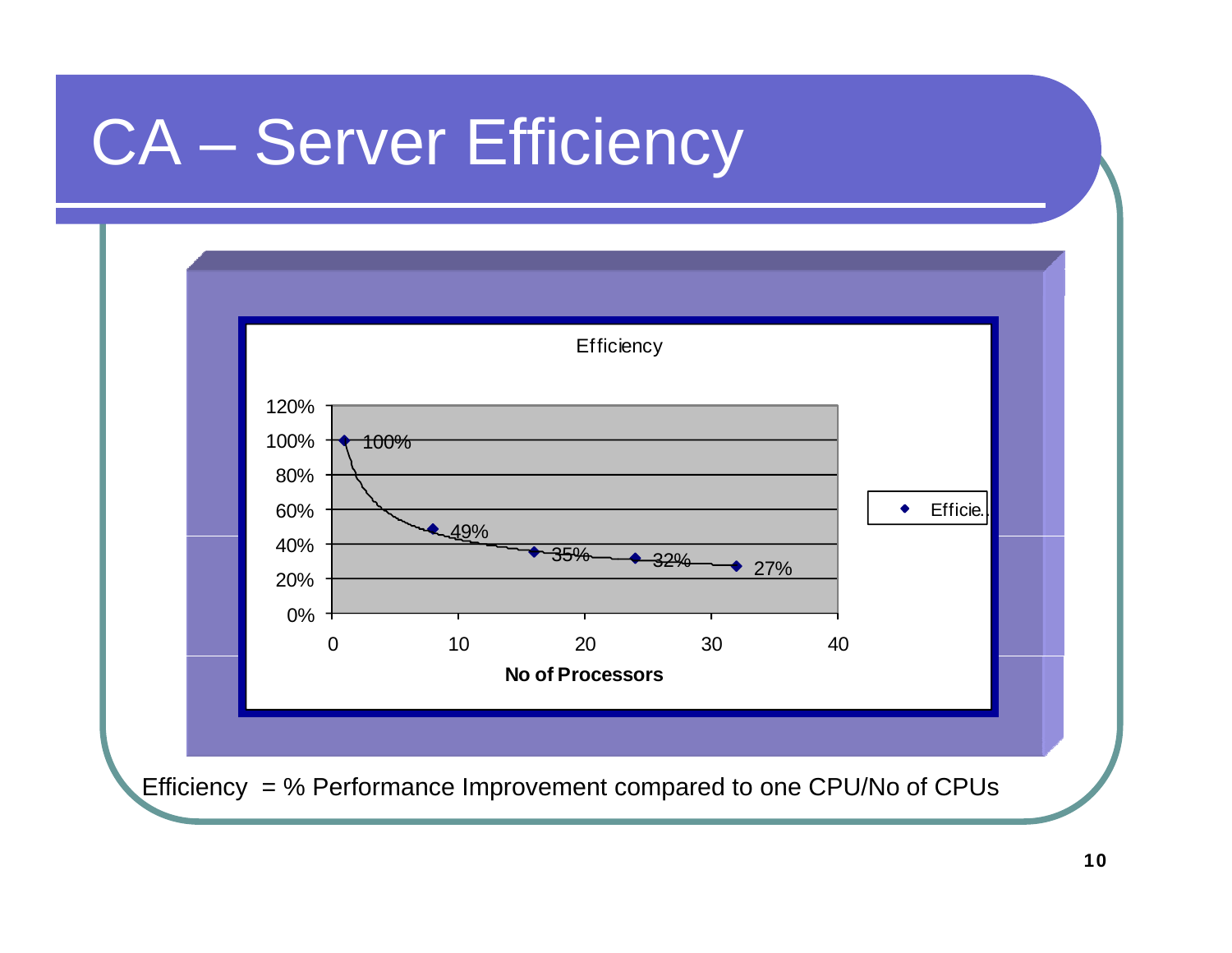# ATC Analysis Performance

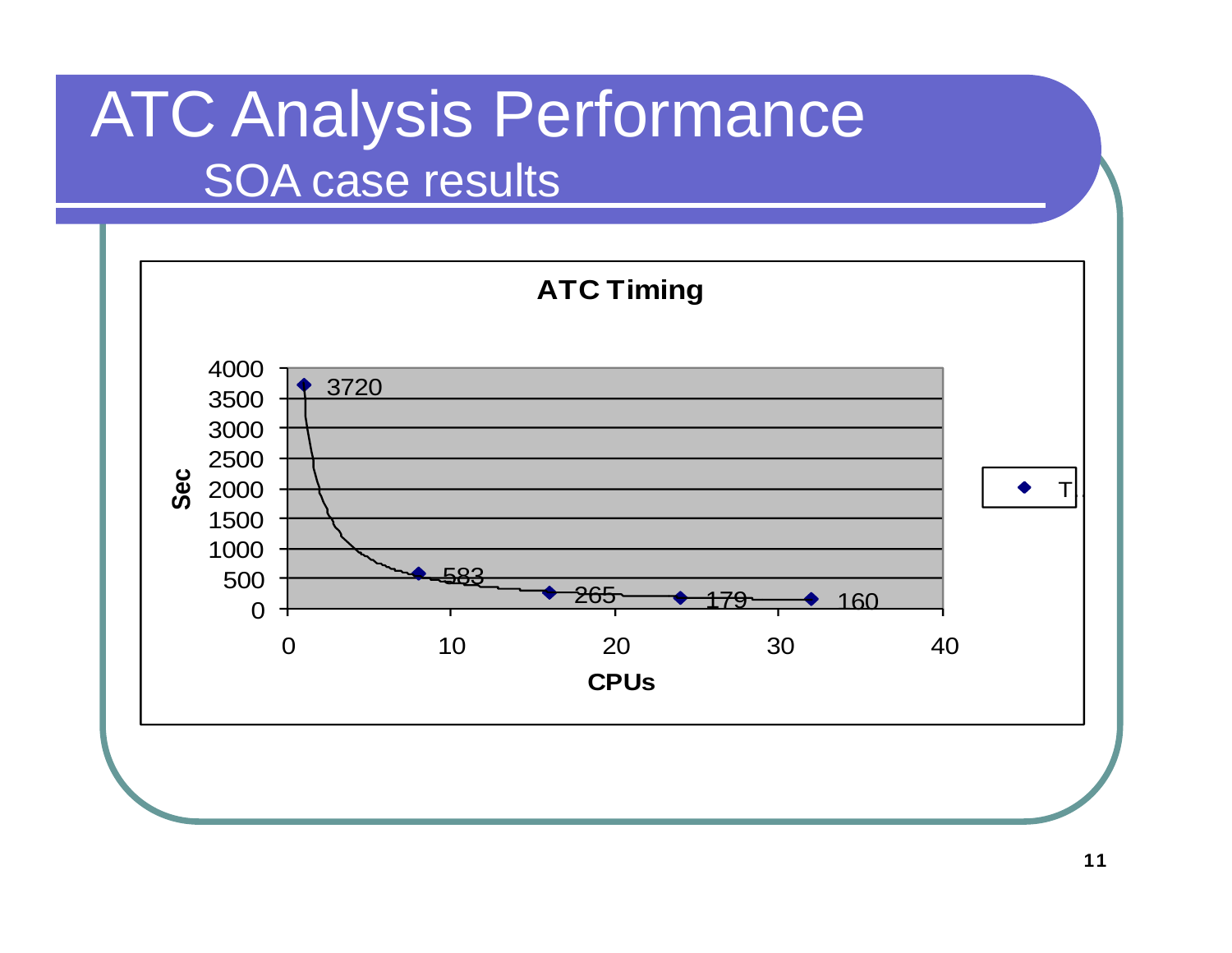## **ATC Analysis Performance**

#### Northern Intertie case results

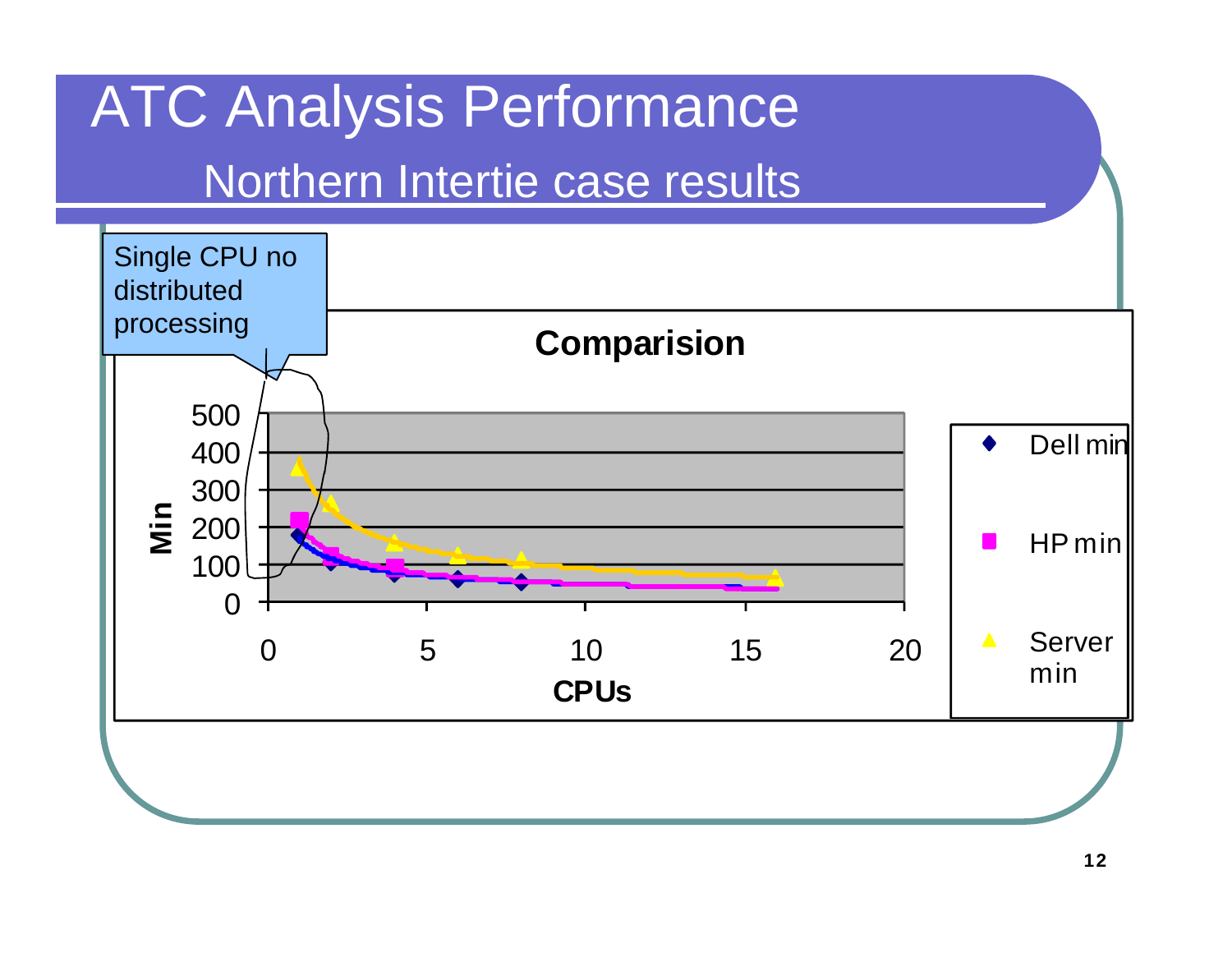## Necessary Improvements

- $\bullet$ Networked multi-processor cluster challenges
	- $\bullet$  Networked issues are related to permissions / security (CIP)
- $\bullet$ **Queuing**
- $\bullet$  Improve
	- $\bullet$ Error reporting
	- $\bullet$ Populate results as it completes
	- $\bullet$ Better debugging
- Abort (Orphan process)
- Script commands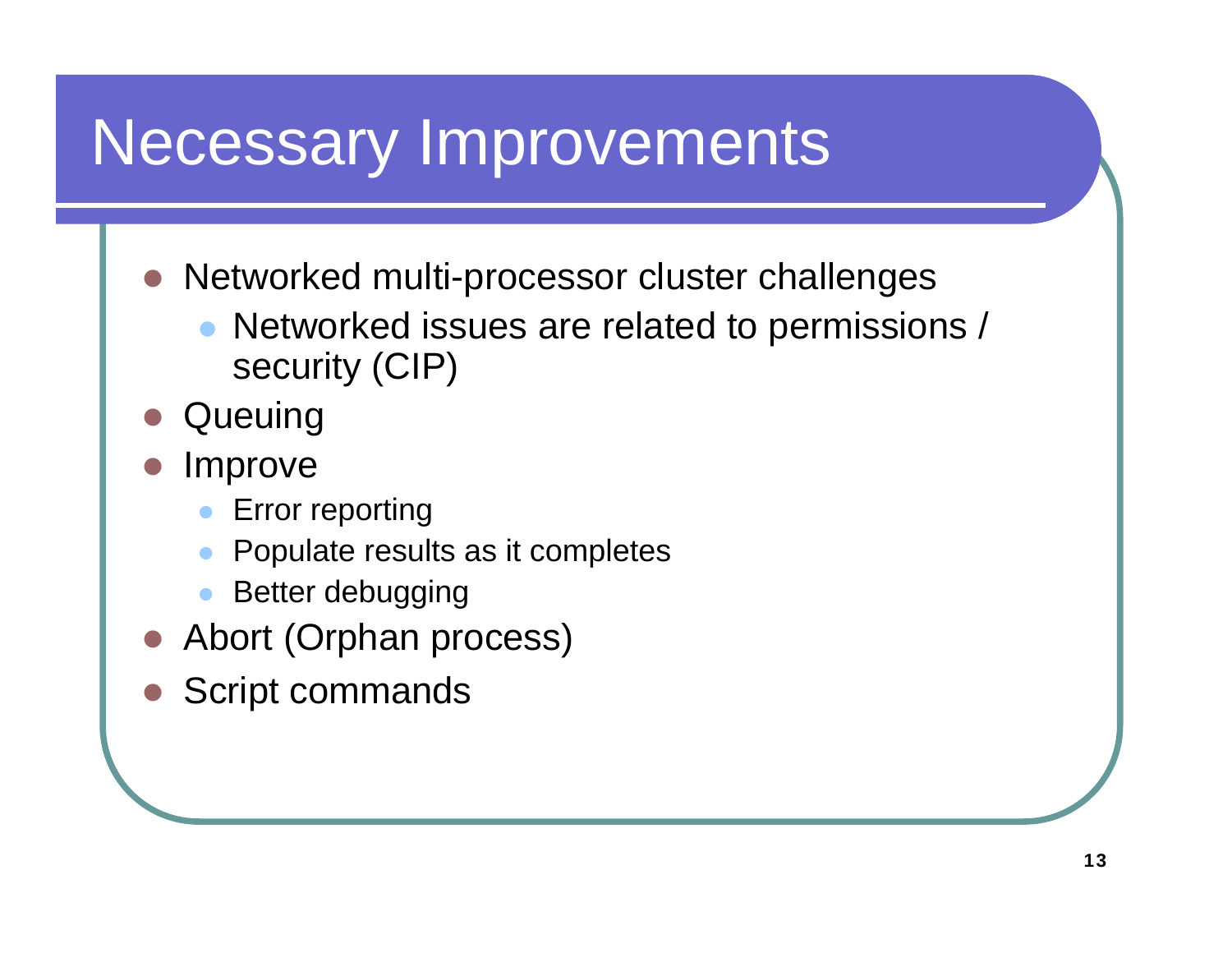# **Conclusions**

- PowerWorld Distributed computing function improves **elapsed time** for ATC and contingency analysis.
	- Performance improvement of 10 times with 3 servers using 8 processors (24 CPUs).
- PowerWorld multiprocessing on a single machine with multiple CPUs is ready for production use
- $\bullet$  Performance can be improved by
	- $\bullet$ Better CPU
	- $\bullet$ **Cluster**

 $\bullet$ 

- $\bullet$ Improve efficiency
- $\bullet$ Faster memory

Improve software efficiency